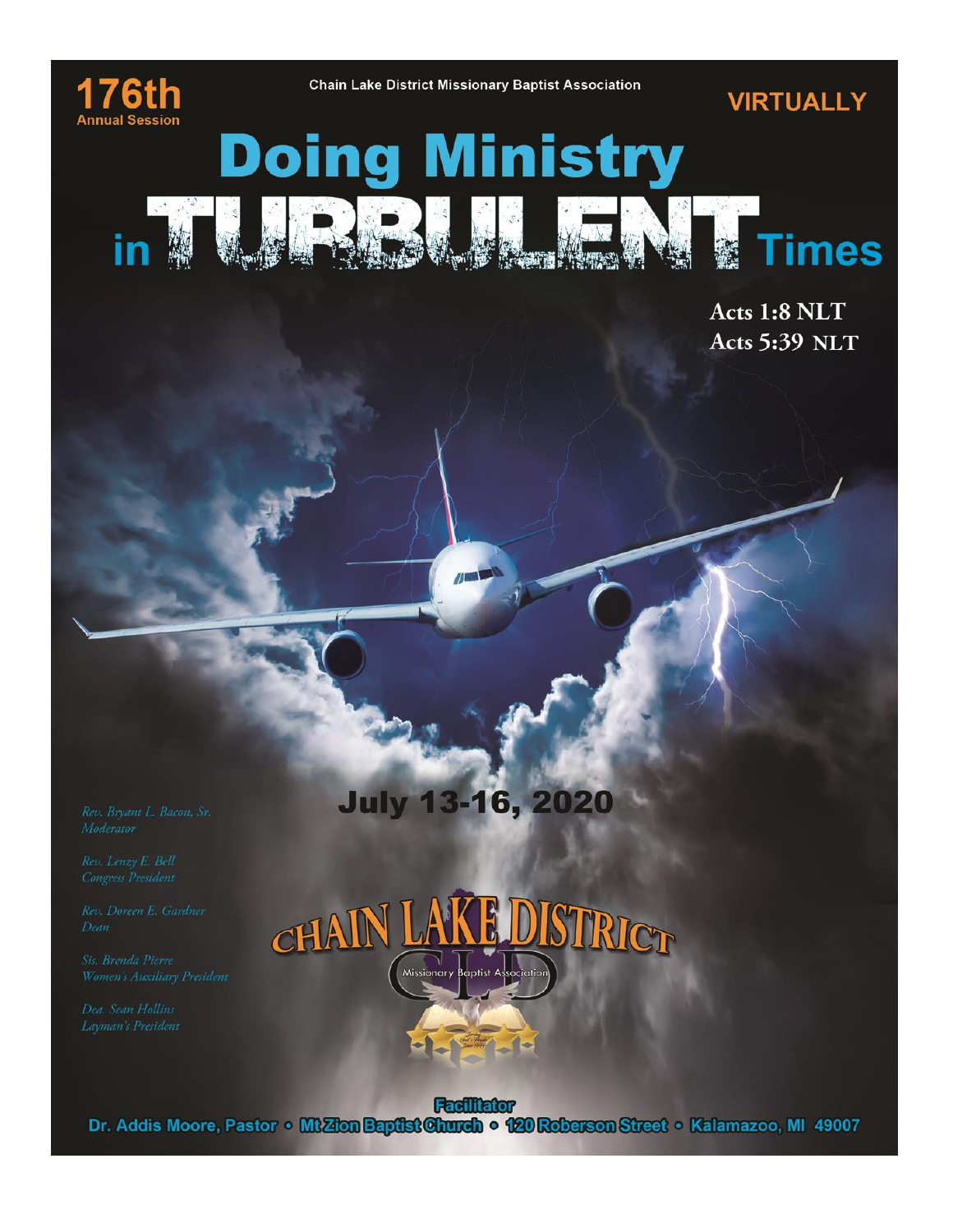| 1. |                                                             |
|----|-------------------------------------------------------------|
| 2. | Don't Allow Tradition/Culture to Hold You Hostage 4         |
| 3. | Daily Respond to the Prompting of the Holy Spirit5          |
|    |                                                             |
| 5. |                                                             |
|    | 6. Devote Yourself to Continuous Praver and Meditation<br>8 |
|    |                                                             |
|    |                                                             |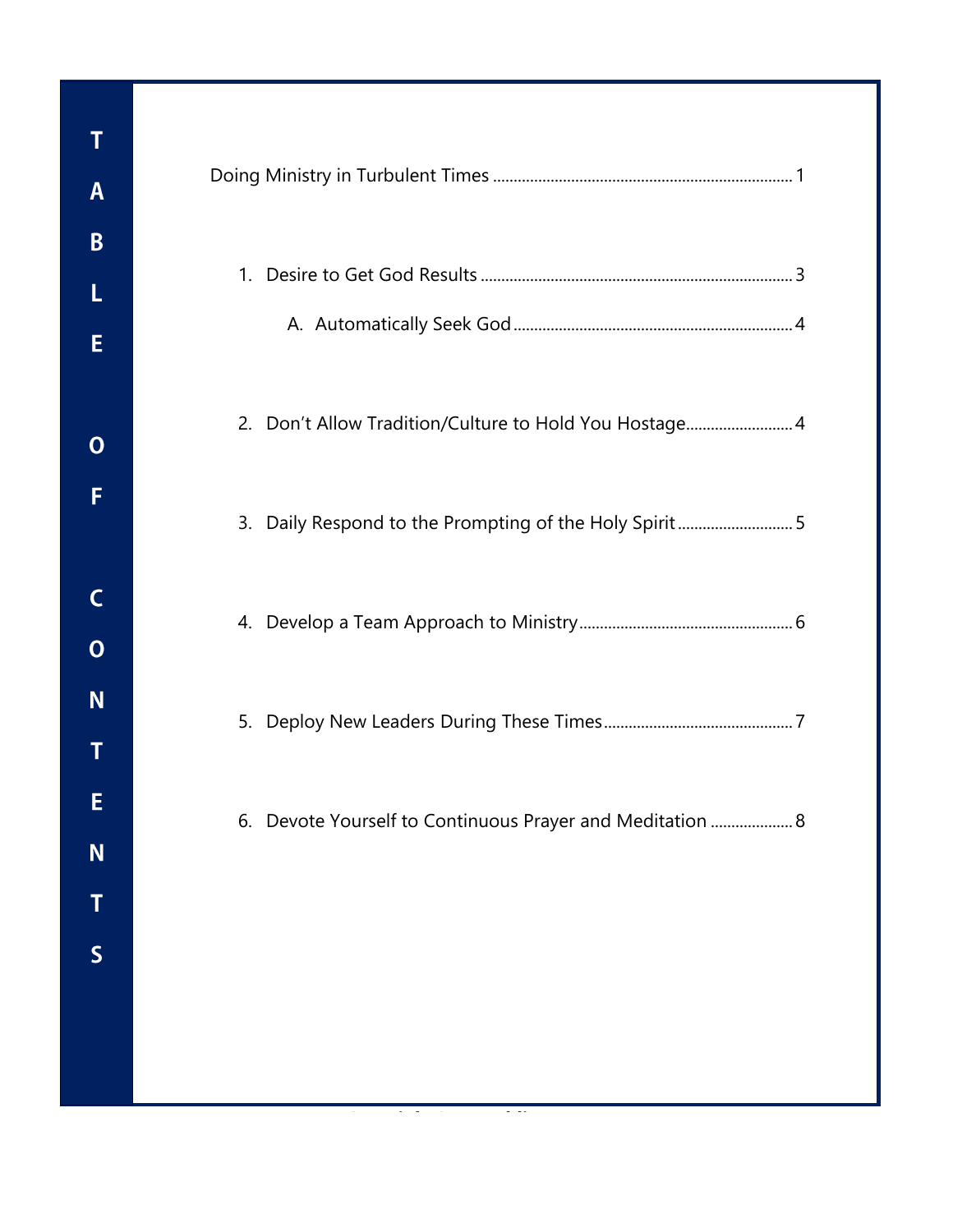Acts 1:8, But you will receive power when the Holy Spirit comes upon you. And you will be my witnesses, telling people about me everywhere—in Jerusalem, throughout Judea, in Samaria, and to the ends of the earth."

**Acts 5:39,** But if it is from God, you will not be able to overthrow them. You may even find yourselves fighting against God!"



When flying, many times the plane must navigate through turbulent weather. All of a sudden the wind blows, the thunder roars and the lightning flashes. But, the plane was



built to travel through the turbulence. In the turbulence, the plane keeps flying even in adverse conditions. The pilot reminds the crew and the passengers of the steps to take during the turbulence.

They must change their behavior, but the plane never stops and still reaches its destination on time. In the year 2020, the church has to navigate the turbulence of

Covid-19 and active racism but she is built to keep going, especially in adverse conditions. The message to the church is that our behavior must change and we must do some things differently,



but our mission has not changed. God has allowed His church to become

M П N П  $\overline{\mathsf{S}}$ 

 $\overline{\mathsf{S}}$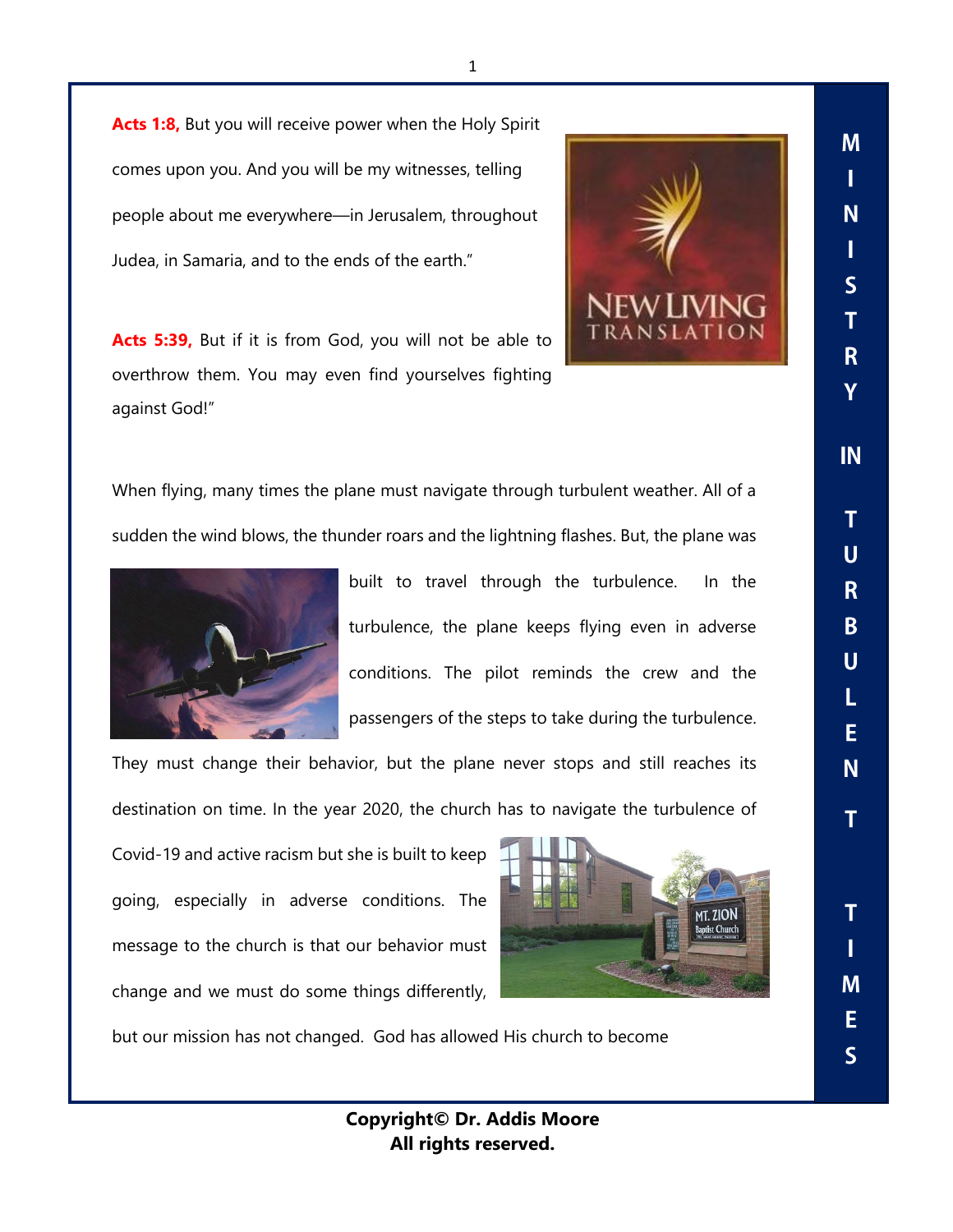**M** Т N L  $\mathsf{S}$ T  $\mathsf{R}$ Y IN  $\mathbf T$  $\overline{\mathsf{U}}$  $R$ B  $\mathsf{U}$ L E N. т  $T$ T M E  $\overline{\mathsf{S}}$ 



uncomfortable but His assignment to the church has not changed. Therefore, God expects the church, even in the midst of turbulent times, to get results (make disciples). The Pandemic of 2020 has proven that man does not have the answers and really does not know what to do. But, for the people of faith, we know that our answer is in God and our direction must come from

Him— Proverbs 3:5-6, 2 Chronicles 20:12.

We must never forget that the church was birthed during turbulent times and even thrives during crisis. The birth of Jesus occurred during turbulent times. The people of God were being oppressed but Galatians 4:4-5 states that in the fullness of time when the time was right, God sent the solution to the problem that mankind could

not solve. In the Book of Acts, the church had her most phenomenal growth during turbulent times. Through persecution in Acts 7, Stephen was stoned to death; the church scattered, actually doing what God commissioned them to do in Acts 1:8. That's



what God has now done with His church. He has allowed Covid-19 to scatter the church to do what He commissioned us to do—Matthew 29:19-20. So, for the church of the Living God, turbulent times give us hope and anticipation because we know that God is in control and growing His church. Nothing can stop the power of God's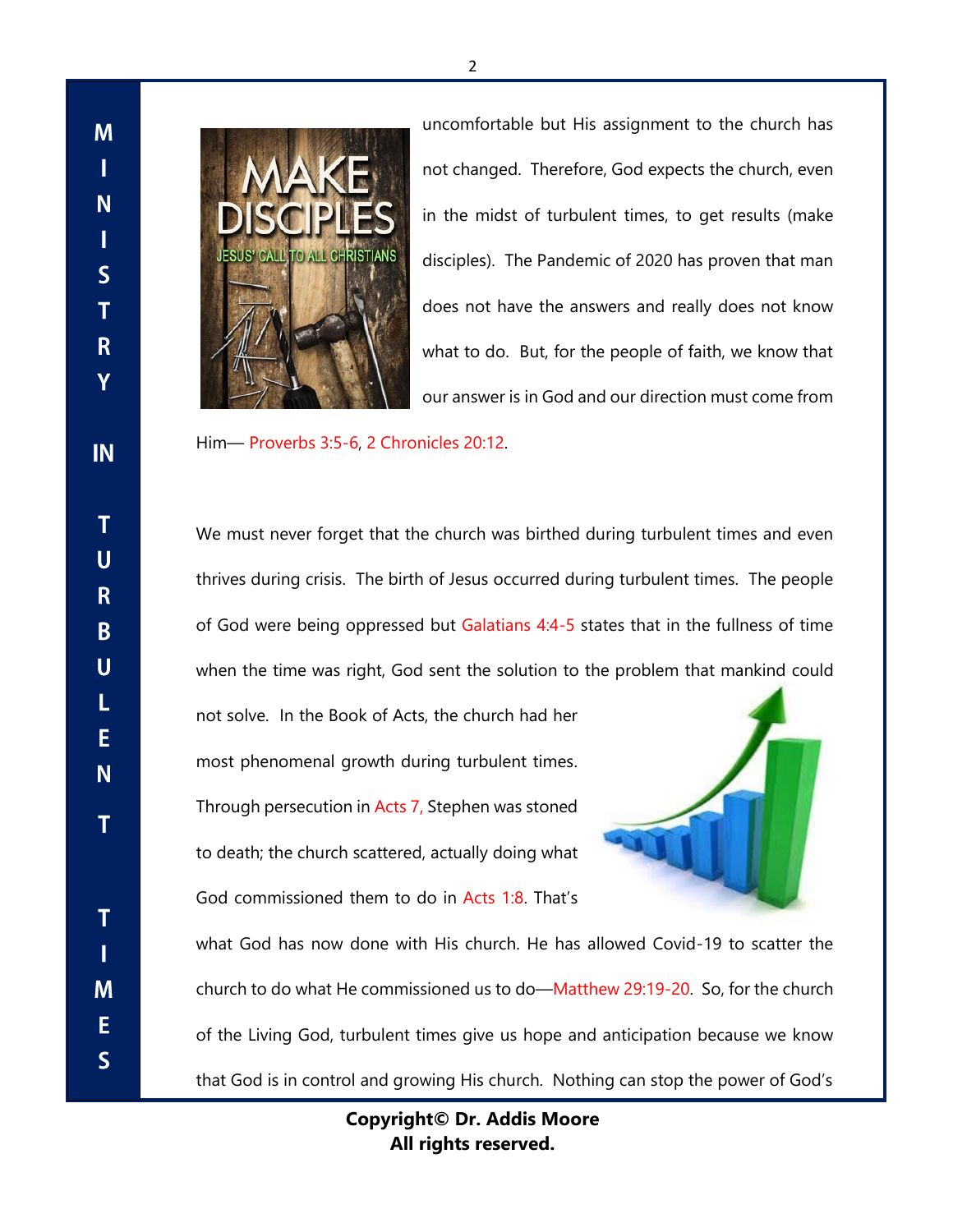3

Word—Isaiah 54:17, Isaiah 55:11. Whatever God has called the church to do must be done regardless of the times. If the church cannot do what God has directed, she is extremely disobedient or God did not say do it.

## **To Do Ministry in Turbulent Times, leaders must:**

1. **Desire to Get God Results—John 15:5, 2 Chronicles 16:9.** We must not become distracted by the rhetoric of the world. The times should push us



to desire what God wants. Our primary desire must be to please and glorify God—Psalm 1:1- 3. When leaders have a desire to get God results or the results defined in the Word of

God, God is obligated to infuse you—Psalm 37:4, Zechariah 4:6. Remember, ministry is meeting the needs of others with the love of God, through the power of God, which draws individuals into the presence of God—John 12:32, Matthew 5:16. It is during turbulent times that needs

are exposed and hearts are more open to the things of God. In these times, God has opened windows to the hearts of those who would not normally hear



Him. This is where believers become more aware and sensitive to the

D E  $\overline{\mathsf{S}}$ T R E. T  $\Omega$ G E. T. G  $\Omega$ D  $\mathsf{R}$ E  $\overline{\mathsf{S}}$  $\mathbf U$ L T  $\overline{\mathsf{S}}$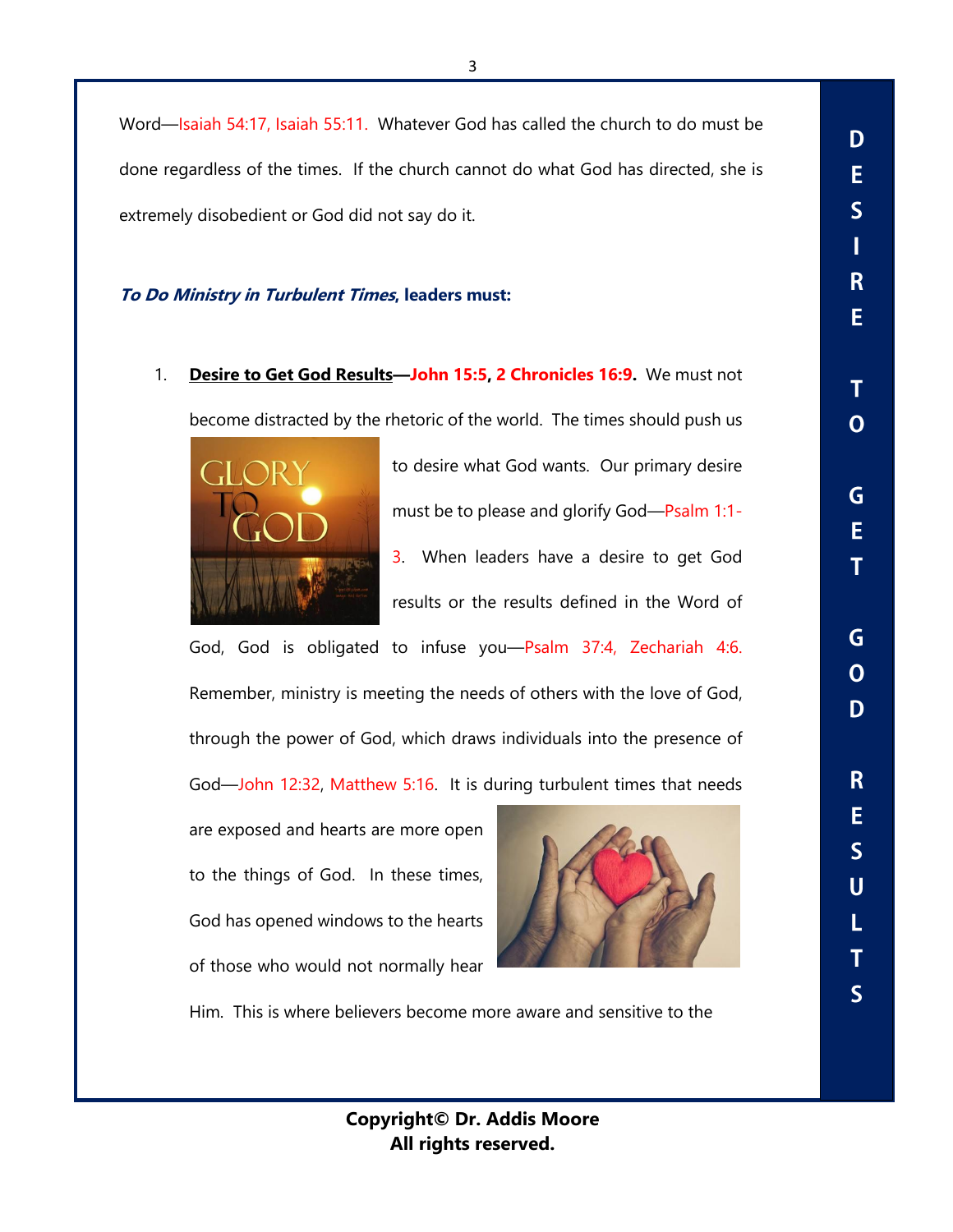harvest—Matthew 9:37. The world is seeking relief that can only come from God through His church.

A. **Automatically Seek God—Jeremiah 33:3.** When your desire is to get God results, you automatically seek God. That is when He now directs your path.

2. **Don't Allow Tradition/Culture to Hold You Hostage—Mark 7:9.** Culture and tradition can be one of the greatest hindrances to Doing Ministry in Turbulent Times. There is a natural tendency to do what has always been done



or what has worked before. To get God results, we must always move when God moves—Philippians 3:13-14. We are now seeing what we have not seen before; therefore, we must do what has never

been done before. Remember, Jesus teaches that we cannot put new wine in old wineskins. Rick Warren states in his book, The Purpose Driven Church, that

God creates the waves and we must ride the wave God creates. That simply means that we must always move to where God is



working. That's one sure way of knowing that what you are doing will work—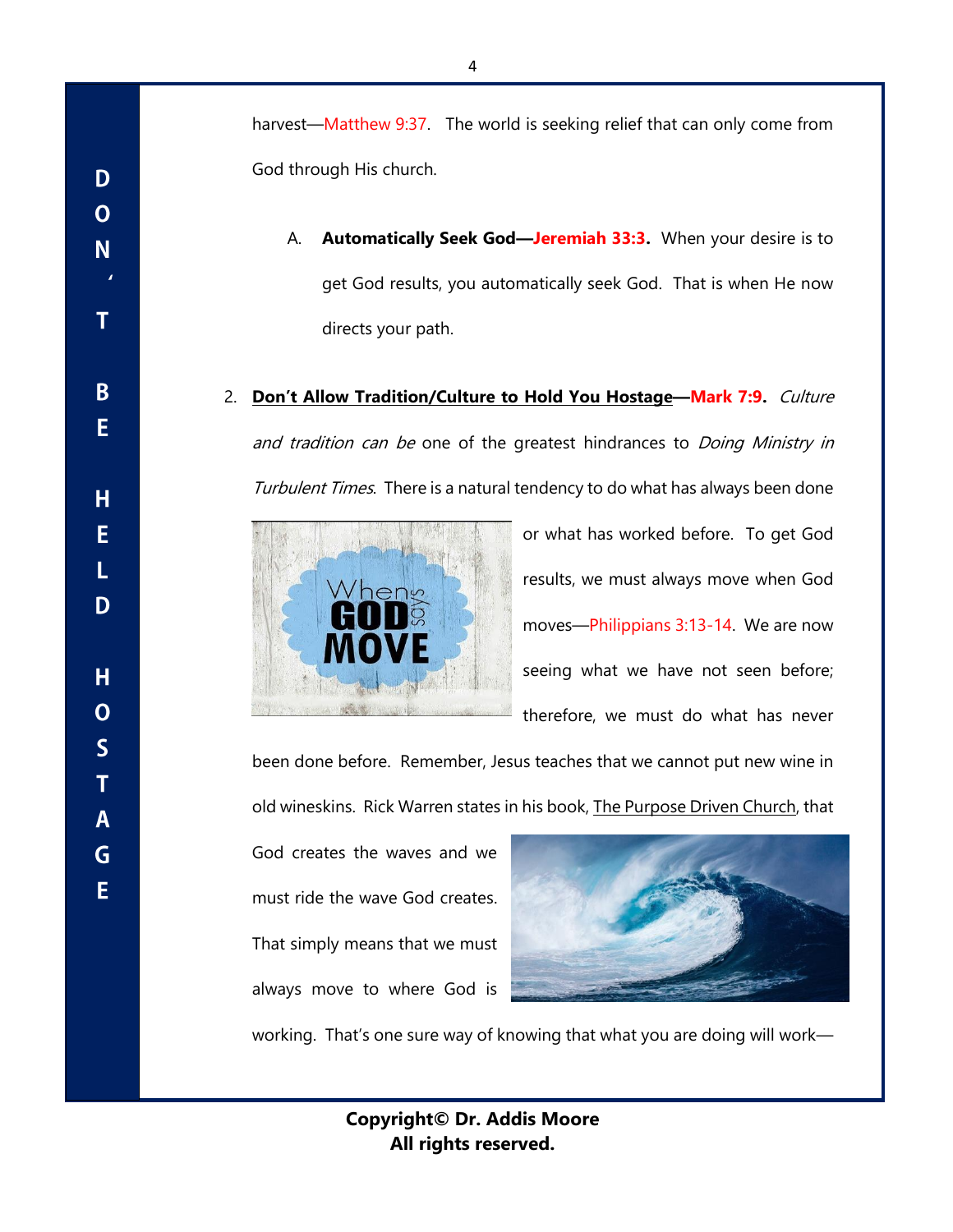Proverbs 19:21, Isaiah 55:11. Spencer Johnson says in his book, Who Moved My Cheese, that we must move because the cheese has moved, died, or become distinct. Many times our culture/tradition is the greatest threat to a productive



future. In the Pandemic of 2020, God has shifted the church and moved the cheese. Now we must not be afraid to try different D A Т Ĺ Y

 $\overline{\mathbf{R}}$ E  $\overline{\mathsf{S}}$ P  $\overline{O}$ 

 $N$ D.

**TO** 

**THE** 

 $H$  $\Omega$ 

> L Ÿ

> $\overline{\mathsf{S}}$ P T

> $\mathsf{R}$ Т T

methods to achieve God results. Don't be afraid to try

something new during these times. Just because you can't do things the way you have been accustomed to doing them does not mean it cannot be done— Isaiah 43:18-19.

# 3. **Daily Respond to the Prompting of the Holy Spirit—Proverbs 3:5-8.** Always

remember that you do not know where you are going but God does. That is what faith is and what God requires—2 Corinthians 5:7. As you obey God, His

voice becomes louder and clearer— Psalm 37:23-25. The Holy Spirit will always keep you on the cutting edge. He is always speaking, but we must respond



in obedience when He speaks—John 16:13. Do not delay when prompted by the Spirit of God. God is a God of timing. When you delay, you jeopardize the power of obedience. Do not hesitate when what God says looks totally different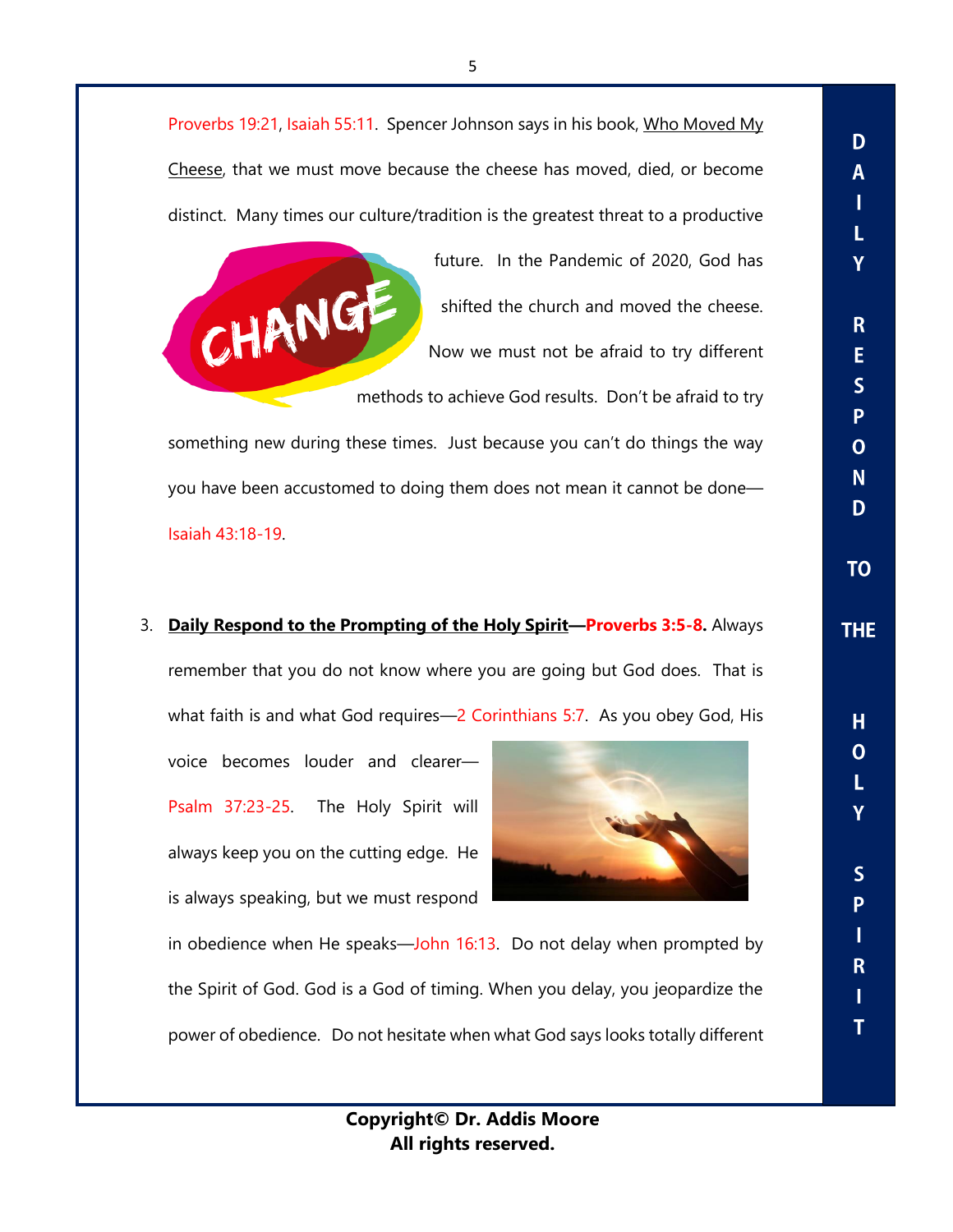than anything you have seen or done before. The Spirit knows how to navigate turbulent times—Isaiah 30:20-21, 1 Corinthians 2:9-10.

### 4. **Develop a Team Approach to Ministry—Ephesians 3:20, 4:16; 1 Corinthians**

**12:7 NLT**. Many times in the midst of crisis or turbulent times, there is a tendency to try to go it alone. There are no Lone Ranger Christians. Whatever God has instructed us to do is bigger than us and requires the assistance of

others. Make sure you develop a team of believers to help navigate during these times—Proverbs 24:6, Proverbs

D

E

 $\overline{\mathbf{V}}$ 

E

L

 $\overline{O}$ 

P

 $\mathsf{A}$ 

T

E

 $\mathbf{A}$ 

M

A

P

P

R

 $\overline{O}$ 

 $\mathsf{A}$ 

 $\mathsf{C}$ 

H



11:14. The team is where good ideas become better and the best ideas become great. Make sure the team is gifted and not afraid to exercise their gifts—1 Corinthians 12:9. It is the leader's responsibility to recognize and deploy the



gifts needed to get results. This is where age or length of time should never be a factor. God can and does use whom He pleases and when He pleases. The person

who is gifted and able to get results must be deployed at this time—Ephesians 5:21.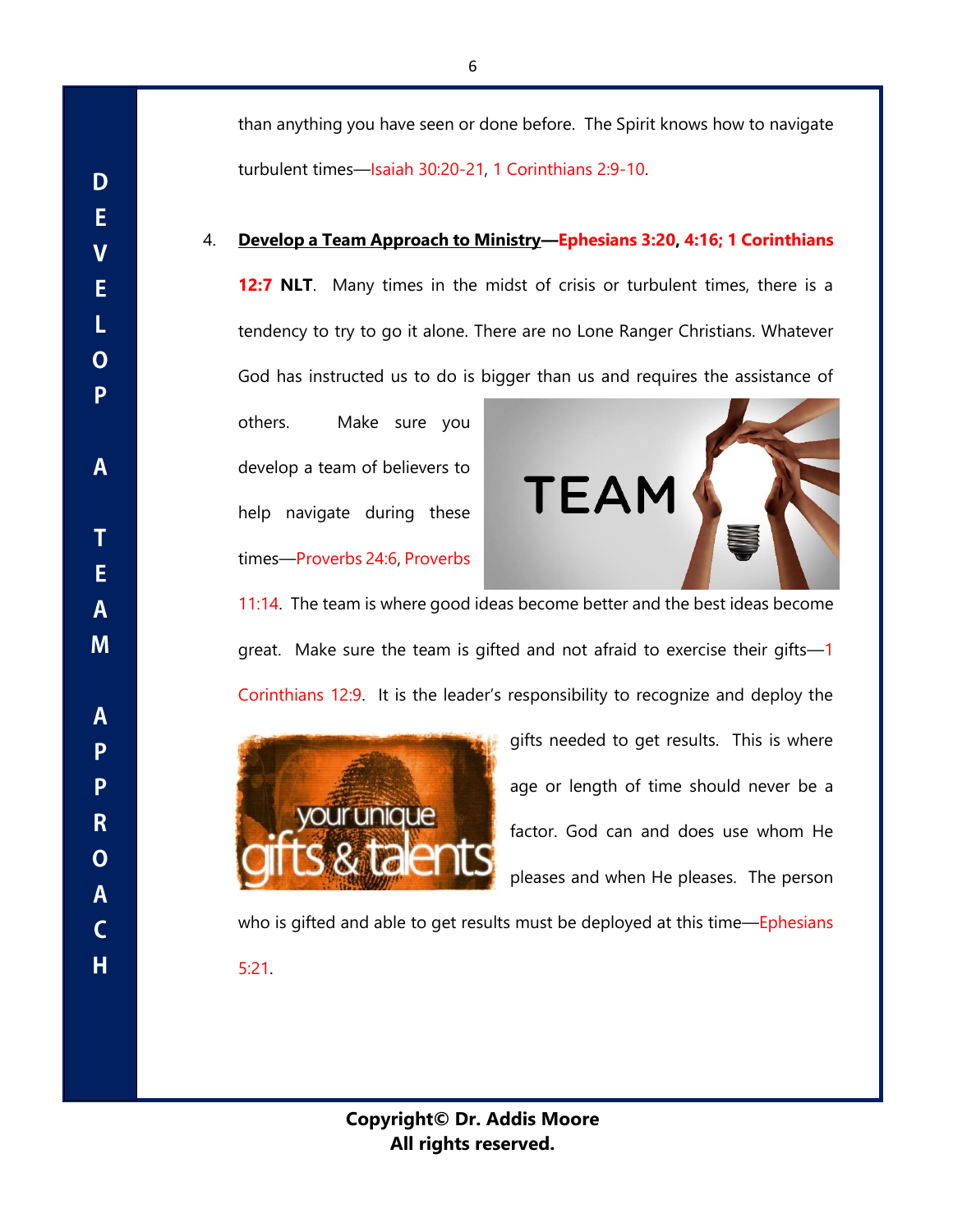5. **Deploy New Leaders During These Times—Ephesians 2:10, Esther 4:14**. Since the Word of God is true and since God is Sovereign, turbulence did not take God by surprise. He has supplied the answer before the turbulence occurred, but we must recognize the answer in the person God chooses. Often times the answer comes through new individuals. Don't be afraid to allow different

the best person for the job?

people to lead. Remember, you want the best person to the times who is capable of getting God results. The person who

 $\overline{C}$  $\mathbf O$ N. T T

N<sub>1</sub>  $\mathbf U$  $\mathbf{O}$ 

 $\overline{U}$  $\overline{\mathsf{S}}$ 

> P R

A Ÿ E

 $\mathsf{R}$ 

 $\boldsymbol{\mathcal{S}}$ 

M

E.

D

Т T

Α  $\overline{\mathbf{I}}$ 

Т  $\Omega$ 

N<sub>1</sub>

understands the times must be given the opportunity to lead at this time-1 Chronicles 12:32.

#### 6. **Devote Yourself to Continuous Prayer and Meditation—Joshua 1:8.** The

Holy Spirit always keeps you on the cutting edge. When I say continuous

prayer and meditation, I mean always have your assignment in your mind. As you do this, God begins to speak to you through various life situations. Make sure



you do not limit hearing from God only through your Morning Prayer time or the time you set aside to commune with God. Remember, His ways are not our ways and His thoughts are not our thoughts—Isaiah 55:8. God talks